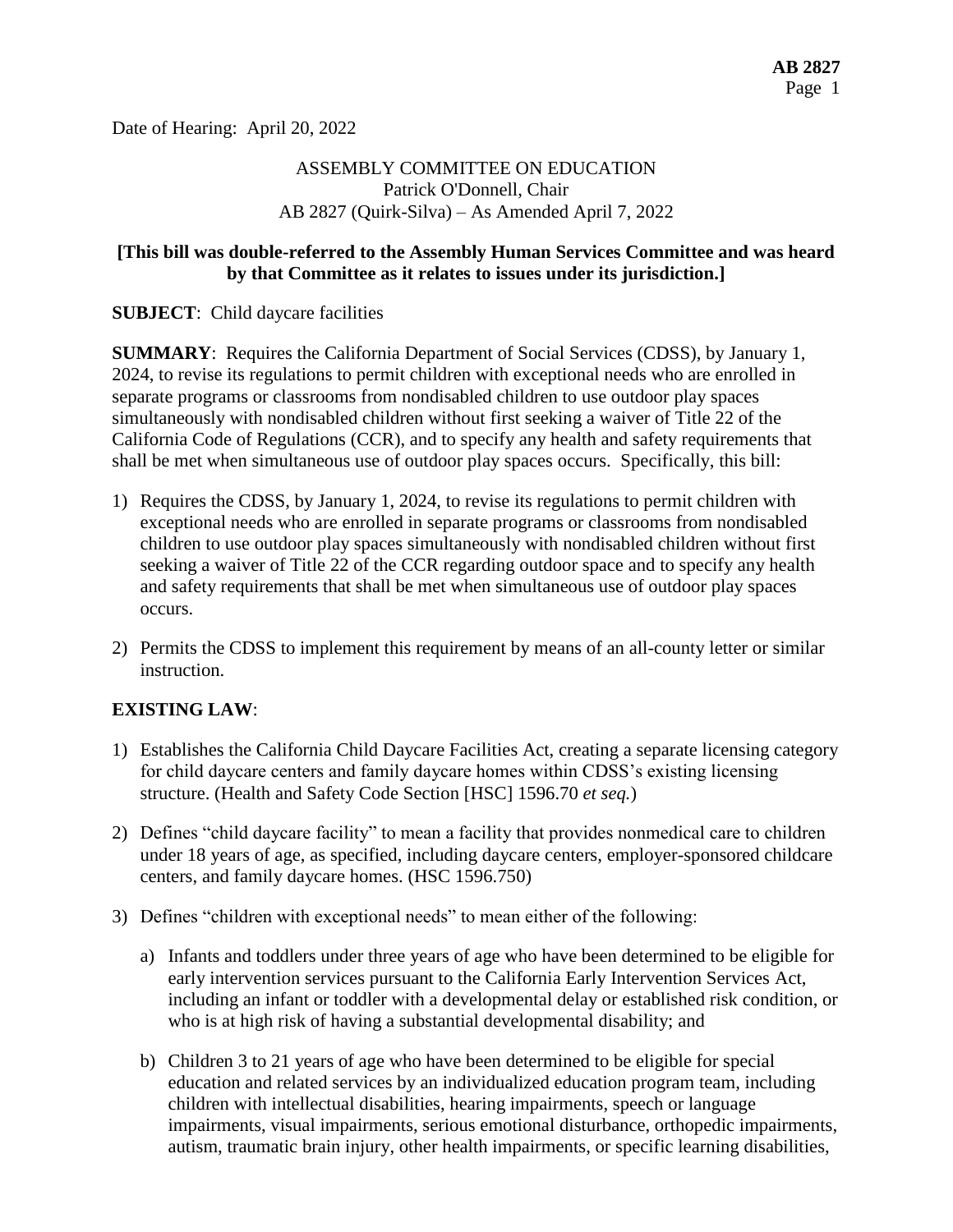who need special education and related services. (Welfare and Institutions Code Section [WIC] 10213.5 (l))

- 4) Establishes regulations for licensed childcare centers. (22 CCR , Division 12, Chapter 1)
- 5) Provides all of the following requirements for the outdoor activity space for a childcare facility:
	- a) At least 75 square feet of outdoor activity space per child, as specified;
	- b) Be situated to provide a shaded rest area and to permit children to reach the space safely;
	- c) Equipment and activity areas arranged so that there is no hazard from conflicting activities;
	- d) Maintained surface in a safe condition and free of hazards;
	- e) Areas around and under high climbing equipment, swings, slides, and other similar equipment shall be cushioned with material that absorbs falls;
	- f) Sandboxes shall be inspected daily;
	- g) Playgrounds shall be enclosed by a fence at least four feet high to protect children and to keep them in the outdoor activity area; and
	- h) Any construction or equipment that could pose a hazard in the space shall be made inaccessible to children in care. (22 CCR 101238.2)
- 6) Authorizes CDSS to approve the use of alternate concepts, programs, services, procedures, techniques, equipment, space, personnel qualifications or staffing ratios, or the conduct of experimental or demonstration projects, under the following circumstances:
	- a) Such alternatives shall be carried out with provisions for safe and adequate services, and shall in no instance be detrimental to the health and safety of any child in care.
	- b) The applicant or licensee shall submit to CDSS a written request for a waiver or an exception and substantiating evidence supporting the request.
	- c) Within 30 days of the receipt of a request for a waiver or an exception, CDSS shall notify the applicant or licensee in writing of the approval or denial of the request, or of the need for additional information to substantiate the request. Further, the department shall maintain and make available for review, at the childcare center, a copy of the written approval or denial. (22 CCR 101175)
- 7) Requires that every individual with exceptional needs who is eligible to receive special education instruction and related services receive that instruction and those services at no cost to his or her parents or, as appropriate, to him or her.
- 8) Requires that, in accordance with federal law, each public agency ensure the following to address the least restrictive environment for individuals with exceptional needs such that: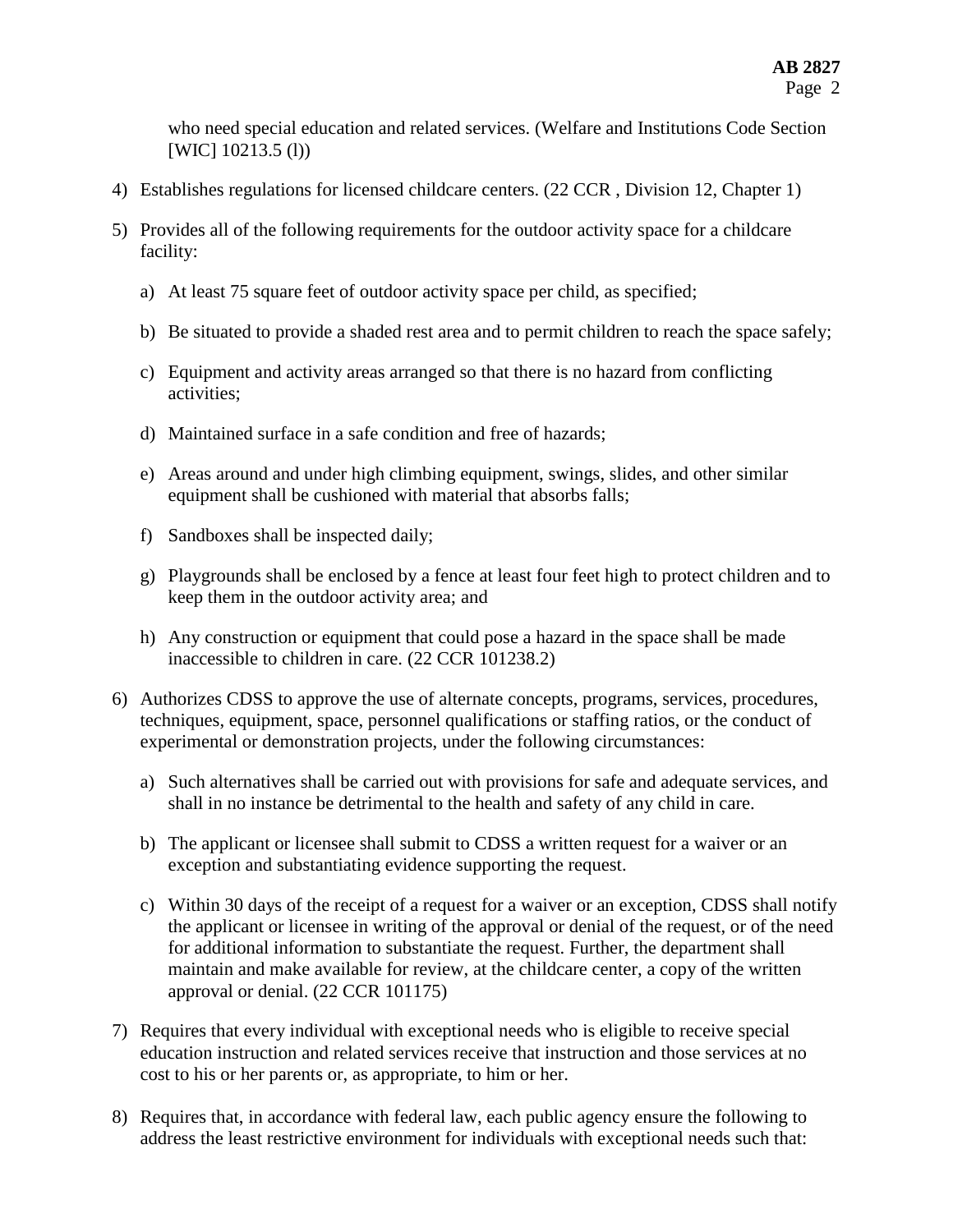- a) To the maximum extent appropriate, individuals with exceptional needs, including children in public or private institutions or other care facilities, are educated with children who are nondisabled; and
- b) Special classes, separate schooling, or other removal of individuals with exceptional needs from the regular educational environment occurs only if the nature or severity of the disability is such that education in the regular classes with the use of supplementary aids and services cannot be achieved satisfactorily.
- 9) Establishes the Special Education Early Intervention Preschool Grant (SEEIPG), to supplement existing special education resources currently required to be provided pursuant to federal and state law and promote a targeted focus on services and supports being offered in inclusive settings, to the extent practicable. (Education Code (EC) 56836.40)
- 10) Requires that this funding be used to provide services and supports in inclusive settings that have been determined to improve school readiness and long-term outcomes for infants, toddlers, and preschool pupils from birth to five years of age, including all of the following:
	- a) Early intervention services, including preschool and supportive services for children from birth to five years of age who are not meeting age-appropriate developmental milestones and are at risk for being identified as eligible for special education and related services. This may include children who received IFSP services but did not qualify for an IEP, and children who have not received an IFSP nor an IEP;
	- b) One-time programs, services, or resources for preschool children with exceptional needs that may not be medically or educationally necessary or required by an IEP or in an IFSP, but which the school district has determined will have a positive impact on a young child;
	- c) Strategies to improve pupil outcomes as identified through the state system of support, including inclusive educational programming that ensures a pupil's right to placement in the least restrictive educational environment;
	- d) Wraparound services for preschool children with exceptional needs not required by federal or state law;
	- e) Expansion of inclusive practices to ensure that preschool children with exceptional needs have access to learn in the least restrictive environment; and
	- f) Professional development for preschool teachers, administrators, and paraprofessionals on evidence-based strategies to build capacity to serve preschool children with exceptional needs in more inclusive settings. Permits this professional development to also include training for teachers, administrators, and paraprofessionals on the development of physical, social, emotional, and academic skills and on developing appropriate IEPs for preschool children with exceptional needs that ensure access to a free, appropriate public education in the least restrictive environment (LRE).
- 11) Establishes the Inclusive Early Education Expansion Program (IEEEP) for the purpose of increasing access to inclusive early care and education programs. Requires the CDE's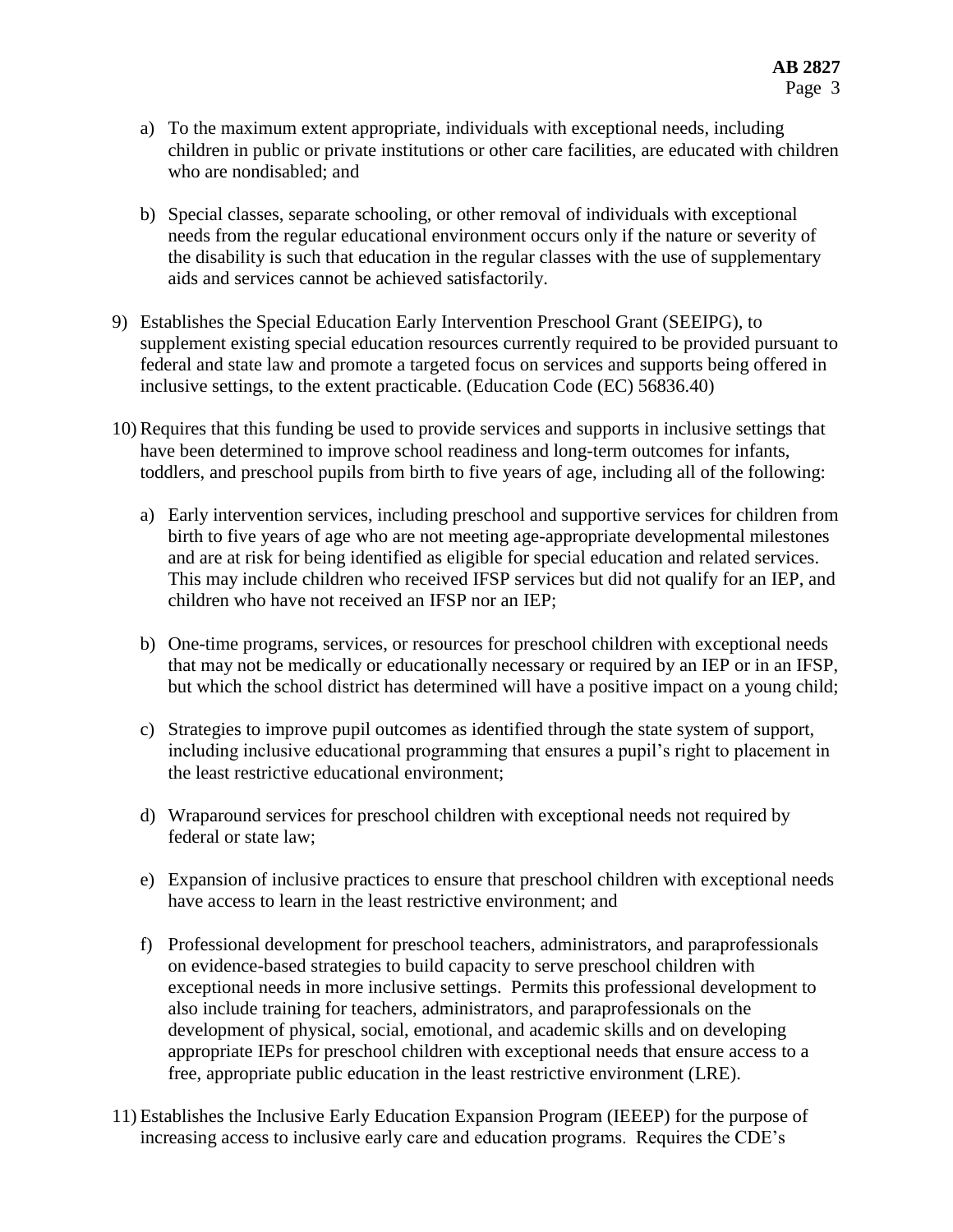divisions for special education and early childhood programs to work collaboratively to administer the program.

- 12) Requires an LEA applying for the IEEEP to include all of the following information in its grant application:
	- a) A proposal to increase access to subsidized inclusive early care and education programs for children up to five years of age, including those defined as "children with exceptional needs," in low-income and high-need communities;
	- b) A plan to fiscally sustain subsidized spaces or programs created by grant funds beyond the grant period;
	- c) The identification of resources necessary to support lead agency professional development to allow staff to develop the knowledge and skills required to implement effective inclusive practices and fiscal sustainability; and
	- d) A description of the special education expertise that will be used to ensure the funds are used in a high-quality, inclusive manner.
- 13) Permits the CDE to reserve up to 1% of program funds to support an evaluation to address improved access, participation, and supports to inclusive early care and education programs and program and child outcomes.
- 14) Requires the CDE to convene a stakeholder workgroup that includes, but is not limited to, representatives from the relevant divisions in the department, the State Department of Developmental Services (DDS), the State Interagency Coordinating Council on Early Intervention, LEAs, appropriate county agencies, regional centers, and resource and referral agencies, with the goal of providing continuous improvement in the inclusion of children with exceptional needs in early care and education settings.

# **FISCAL EFFECT**: Unknown

# **COMMENTS**:

*What would this bill do?* Under current law, if a licensed childcare center serving nondisabled children wants to share its outdoor space with a program that serves children with exceptional needs, the childcare center has to submit a waiver to the CDSS to request the ability to share the outdoor space. The outdoor space would still have to adhere to the requirements listed in the Title 22 regulations for outdoor space (e.g. 75 square feet per child of outdoor activity space) and the licensed facility must still maintain approved ratios; however, with an approved waiver the outdoor space could be shared between the separate programs. This bill would allow children with exceptional needs to play and interact with their peers during outdoor activities without placing unnecessary requirements on the childcare facility, while still maintaining health and safety standards.

*Need for the bill.* According to the author, "As an elementary school teacher for over 30 years, I think it is important that every child has the opportunity to learn in a diverse environments in order for them to be exposed and develop an understanding and respect for each other's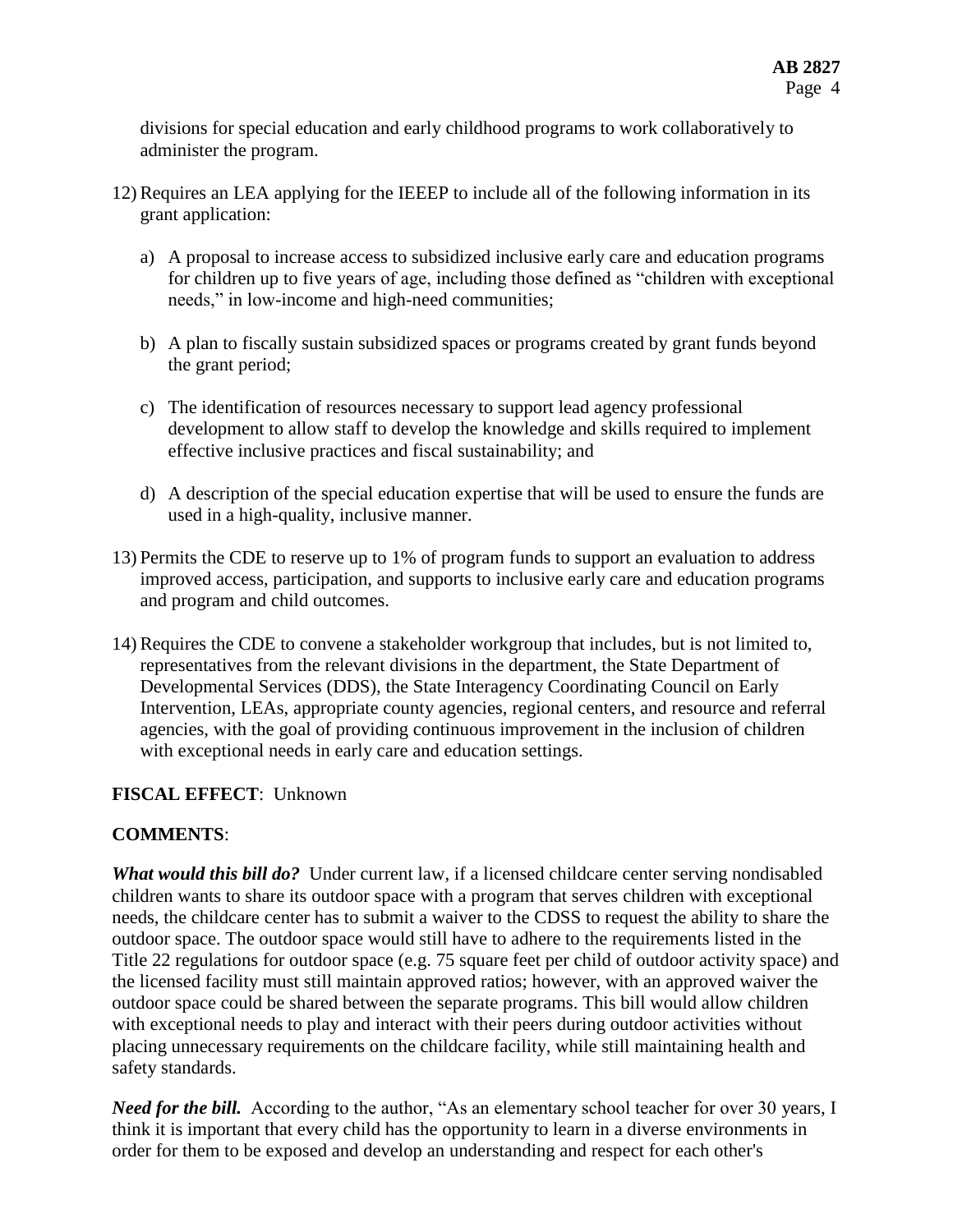differences as well as similarities. As a State, we should be able to foster that without barriers or processes that hinder students or programs. Instead of requiring a waiver, clear standards should be in place for all programs to adhere, to in order to ensure the health and safety of all children."

*Community care licensing and childcare facilities*: The Community Care Licensing Division (CCLD) within CDSS has the responsibility of licensing and monitoring facilities that fall within its jurisdiction, such as residential care facilities for the elderly, out-of-home placements for foster youth, and childcare facilities, among others. CCLD is also responsible for ensuring that these facilities comply with all applicable laws and regulations as well as for overseeing any necessary corrective actions in the event of noncompliance.

CCLD has the responsibility of licensing and monitoring the state's 12,768 daycare centers, with a capacity to serve 663,454 children. There are an additional 2,201 licensed school-age daycare facilities with a capacity to serve 139,610 children. CCLD is required to conduct unannounced site visits of all licensed child daycare facilities and homes. CCLD conducts random inspections of 30% of facilities annually, and each facility must be visited at least once every three years; some exceptions triggering more frequent inspections exist.

The licensure, maintenance, and operation of child daycare centers and family daycare homes in the State are governed by the California Child Daycare Facilities Act. This law and the attendant regulations found in the California Code of Regulations Title 22 establish, among other things, general health and safety requirements, staff-to-child ratios, and provider training requirements.

*Title 22 regulations*: CCR Title 22, Division 12—commonly referred to as "Title 22 regulations"—establishes regulations for licensed childcare facilities in California (Chapter 1 establishes licensing requirements for childcare centers and Chapter 2 establishes regulations for family daycare homes). Regulations pertaining to childcare centers cover a wide range of health and safety standards for both infant care centers and school-age childcare centers, including, among many other things, discipline, food service, teacher-child ratios, and facility space requirements—including the square footage, access, and maintenance requirements for outdoor activity space.

CDSS has the authority to approve the use of alternate requirements than those stated in the CCR, including space requirements, if a licensee submits a written request for a waiver. Any alternative must be carried out with provisions for safe and adequate services and must not be detrimental to the health and safety of any child in care.

*What is inclusion of children with disabilities?* This bill aims to increase the inclusion of disabled children on playgrounds with non-disabled children. There are multiple definitions of "inclusion," but most include the following elements:

- Students with disabilities are educated in general education settings with appropriate supports
- Students with disabilities participate in other school programs as full members of the school community
- School staff support universal access to education
- School staff are provided the knowledge, resources, and support to effectively teach all pupils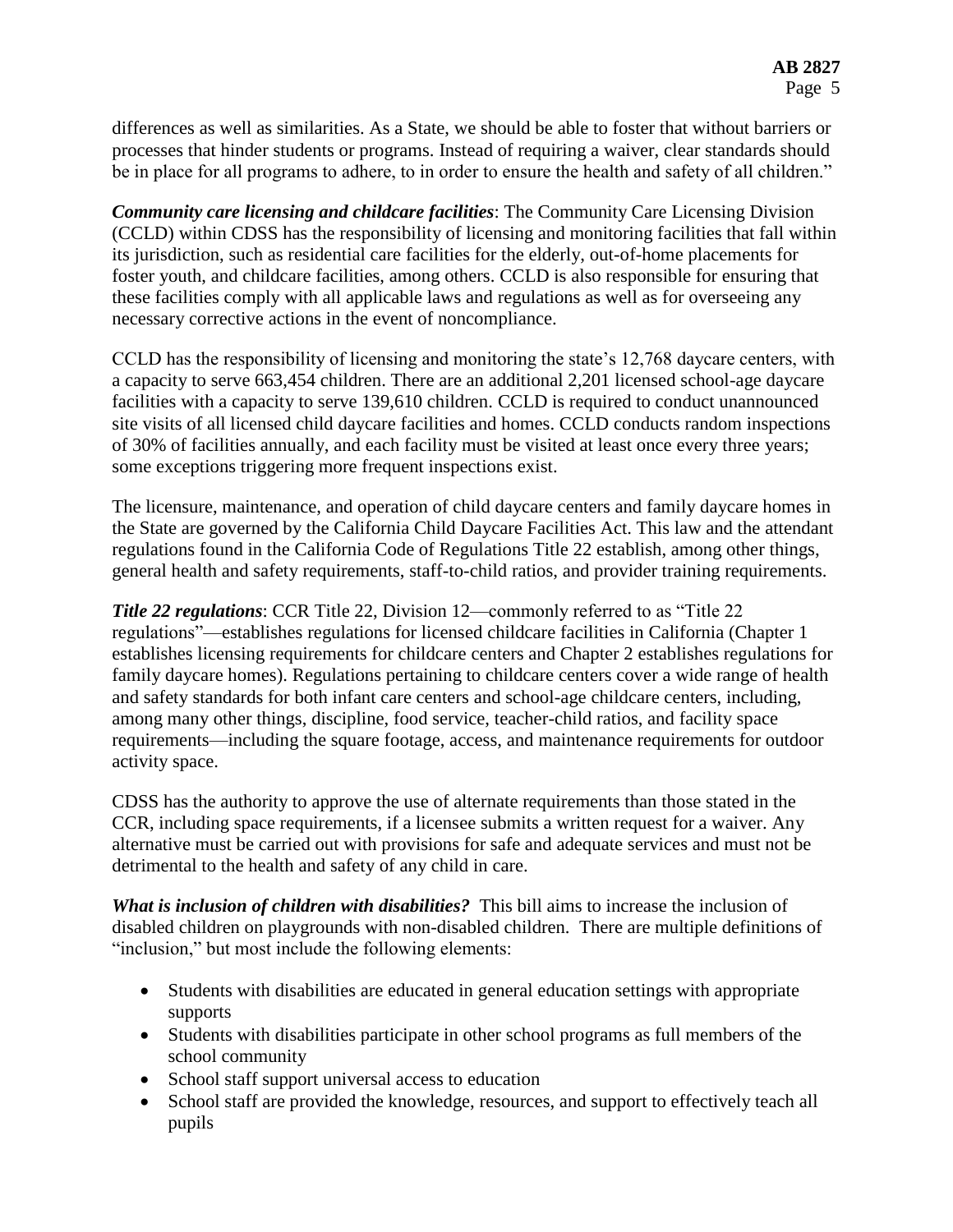Inclusion and "mainstreaming" are sometimes used interchangeably, but these terms have distinct meanings. Mainstreaming generally refers to the practice of placing students with disabilities, who otherwise are educated in separate settings, in the general education setting for specified periods of time or for specific activities. Inclusion, in contrast, refers to the practice of placing students with disabilities in the general education setting with appropriate supports.

*Research on the effect of inclusion on children with and without disabilities.* Research over the last thirty years has found numerous benefits for students with disabilities and students without disabilities. When students are included, they have more access to the general curriculum and effective instruction, and as a result they achieve:

- higher rates of academic performance in language arts and mathematics
- fewer absences from school
- fewer referrals for disruptive behavior
- higher likelihood of attending college
- better employment and independent living outcomes after high school
- improved communication
- improved expressive language and literacy skills
- more satisfying and diverse friendships
- higher levels of social engagement with peers without disabilities
- less disruptive behavior
- more social competence

Although students with extensive support needs (i.e., students with intellectual disabilities, multiple disabilities, autism) have higher rates of segregated schooling, research shows that these students actually acquire more academic benefits when included in general education instruction, particularly increases in literacy skills.

Research has found that the inclusion of students with disabilities has either a positive effect or no negative effect on the academic, social, and personal development of students without disabilities when they are educated with peers who had intellectual, learning, or other disabilities. Research has found that inclusion benefits students without disabilities, through:

- Positive effect, or no negative effect, on academic, social, and personal development
- Reduced fear of human differences
- Increased comfort and awareness of differences
- Growth in social cognition
- Improvements in self concept
- Growth of ethical principles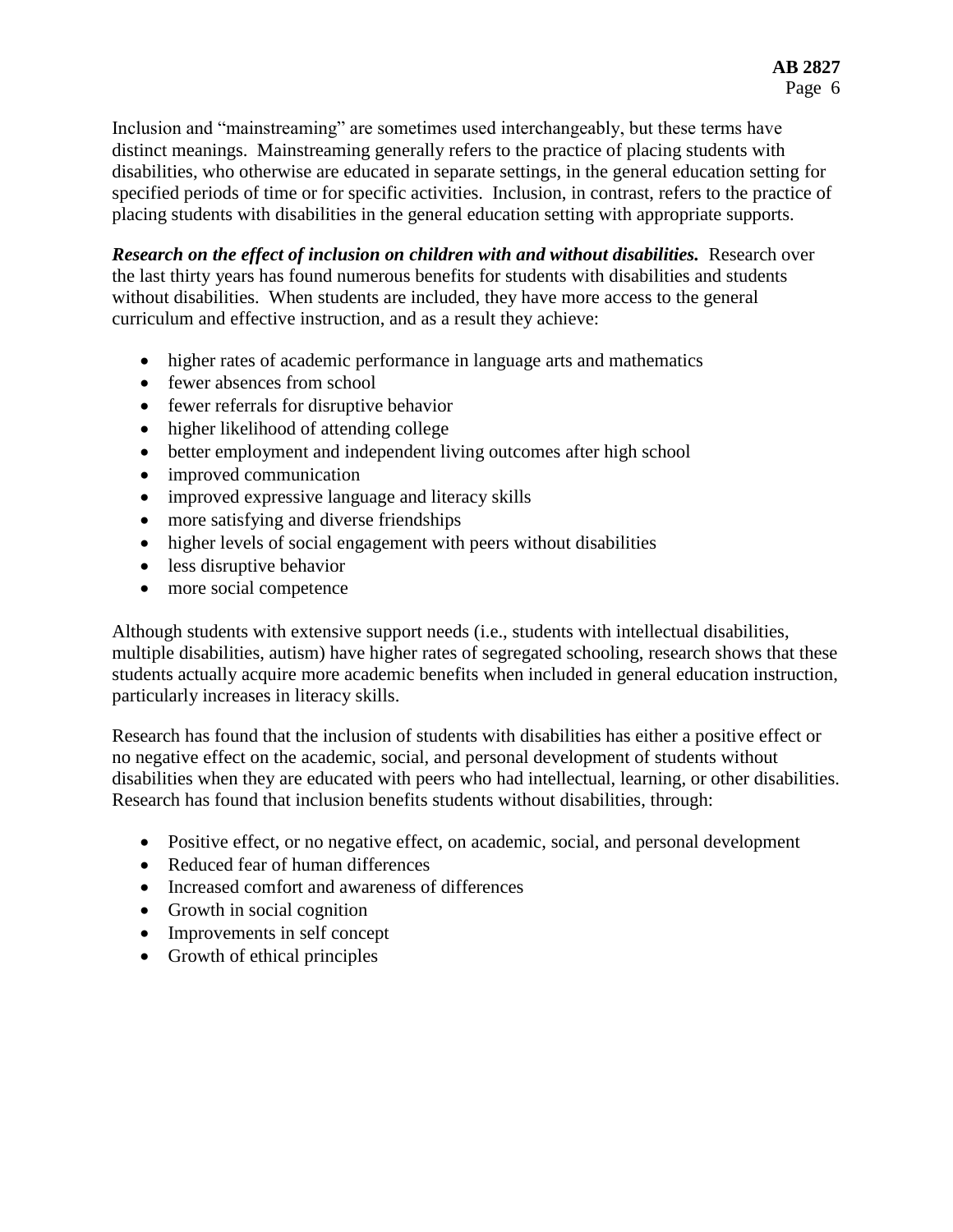*How inclusive are California's preschools?* This bill is intended to facilitate the simultaneous use of playgrounds by disabled and nondisabled children.



The federal IDEA requires the U.S. Department of Education (USDOE) to monitor states' implementation of the IDEA. Each state

is required to develop and submit an SPP. The SPP is a six-year plan that includes 17 measures, or indicators, that are related to either IDEA compliance or student performance.

SPP indicator (6a) relates to preschool inclusion, requiring states to report on the "percentage of children with IEPs ages 3 to 5 year olds attending a regular early childhood program and receiving the majority of special education and related services in the regular early childhood program."

As shown on the chart on this page, less than half of California preschool-aged children with disabilities attend regular early childhood education programs and receive the majority of their services in that program. However, performance on this indicator has increased in recent years, rising from 20.2% in 2011 to 45.2% in 2016. New targets adopted for the current six year cycle set the goal for this indicator at 49% by 2025.

*Barriers to inclusion in early education.* The 2015 report by the Statewide Special Education Task Force on Special Education, jointly published by the SBE, the Commission on Teacher Credentialing, and the CDE, titled *One System: Reforming Education to Serve All Students*, noted that "as with older children, most 3 to 5 year olds with disabilities learn best when they attend preschools alongside their age-mates without disabilities to the greatest extent possible." However, the report noted, "Currently, only one in five preschool-aged children with identified disabilities is enrolled in such settings."

The Task Force cites several causes of this low rate of inclusion:

- Lack of early learning programs, including preschool, and uneven availability throughout the state;
- Lack of coordination between programs run by the regional centers and those operated by school districts, and disruptions caused by the transition between systems;
- No requirement for early learning programs to reserve spots for children with disability (as is required of federal Head Start programs);